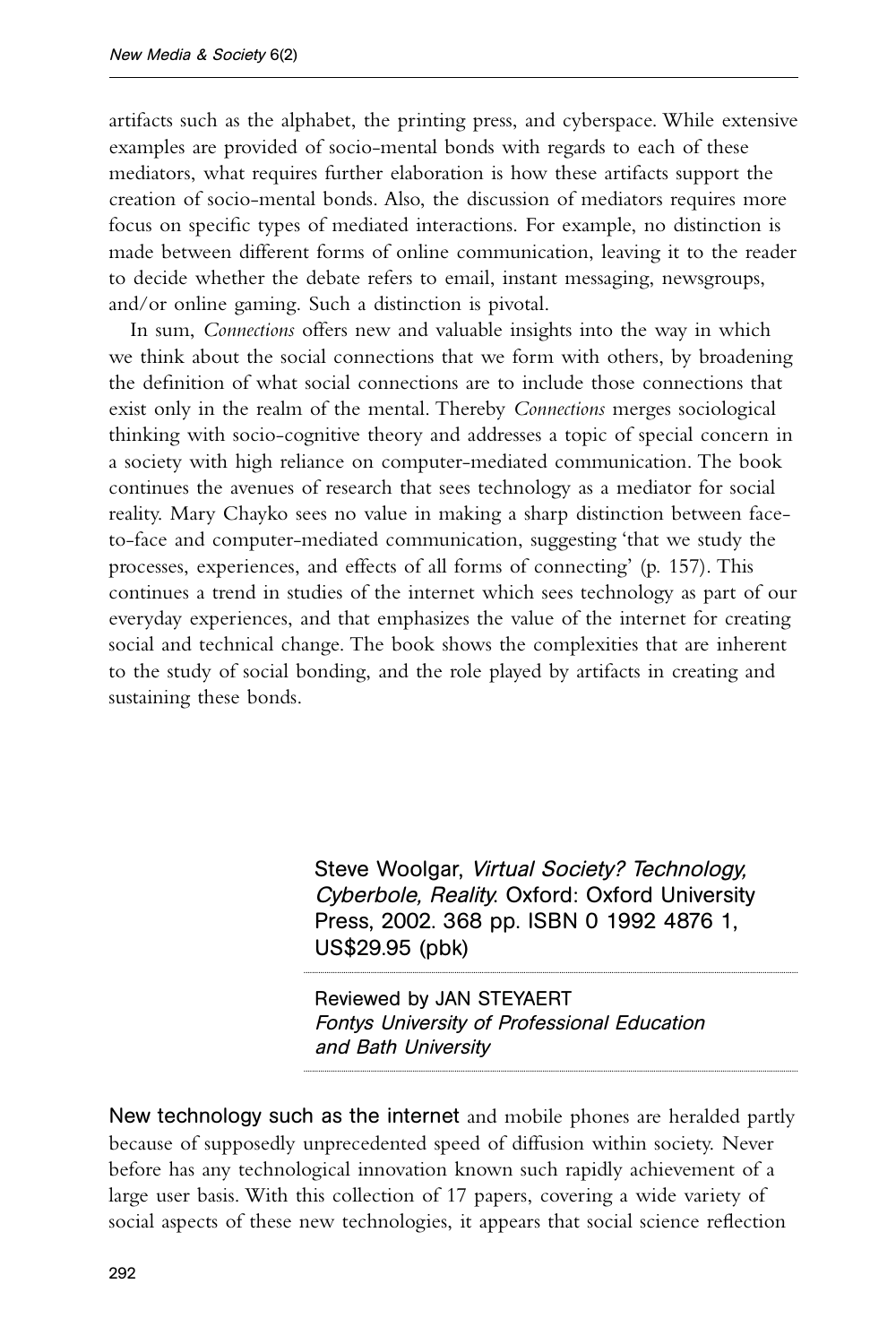upon new technology has increased speed too. While De Sola Pool's seminal volume on the social history of the telephone was published only a century after its invention, and while it took television several decades to generate equivalent attention, here is a rich overview of social perspectives on the internet less than a decade after that technology began to emerge in household settings.

All papers in this volume result from 20-plus projects within the ESRCfunded 'Virtual Society?' programme (do read Woolgar's paragraph on the genealogy of the question mark in his opening chapter). This programme ran from 1997–2000 (see http://www.virtualsociety.org.uk). However, do not be misled by these dates. These chapters are not out-of-date research reports, but updated scholarly papers that add considerable depth to the earlier output of this research programme. This also rightly suggests that these papers are not the first results to emerge from 'Virtual Society?'. Throughout its lifespan, project descriptions, hypotheses, research plans, initial findings, and meeting reports were communicated broadly through the very media that they studied, and can still be found on the internet. Having said that, the contents of this book feels a bit dated in details at times. You will search in vain for information on, for example, the implications of broadband connection, file-sharing applications such as Kazaa, or the widespread use of SMS and weblogs, all applications that emerged near the end of the Virtual Society? programme and that highlight the ever-changing nature of the internet. Fortunately, this collection of papers avoids being merely a snapshot in time by identifying more timeless 'counterintuitive findings' and labelling five rules of virtuality.

Sally Wyatt and colleagues' contribution is a case in point (1999; 2001). Her often-quoted findings on internet rejectors and non-use of the internet has been communicated previously, but the chapter in this book adds significant thinking to justify an updated reading. The same can be said for the chapter on 'the reality of virtual social support', which expands on earlier publications by the same research group. It would go beyond the scope of this book review to mention or reflect upon all 17 chapters. For a mixture of reasons, two specific contributions drew my attention. First, Sonia Liff and colleagues write about e-gateways, a label referring to 'supervised locations offering public access to computers and the internet outside the state sectors of education or libraries' (p. 84). These include commercial (internet cafes) and non-commercial (community technology centres) variants. Their analysis covers not only provision of access but equally encompasses social inclusion and social cohesion (third places). Within the current context of endangered funding for community technology centres, and ever-increasing access in households, their findings suggest that private access does not simply make e-gateways obsolete.

Second, my attention was drawn to two papers on 'big brother technologies'. McGrail writes about the use of these applications in the context of high-rise public housing estates, making it interestingly different from the usual attention